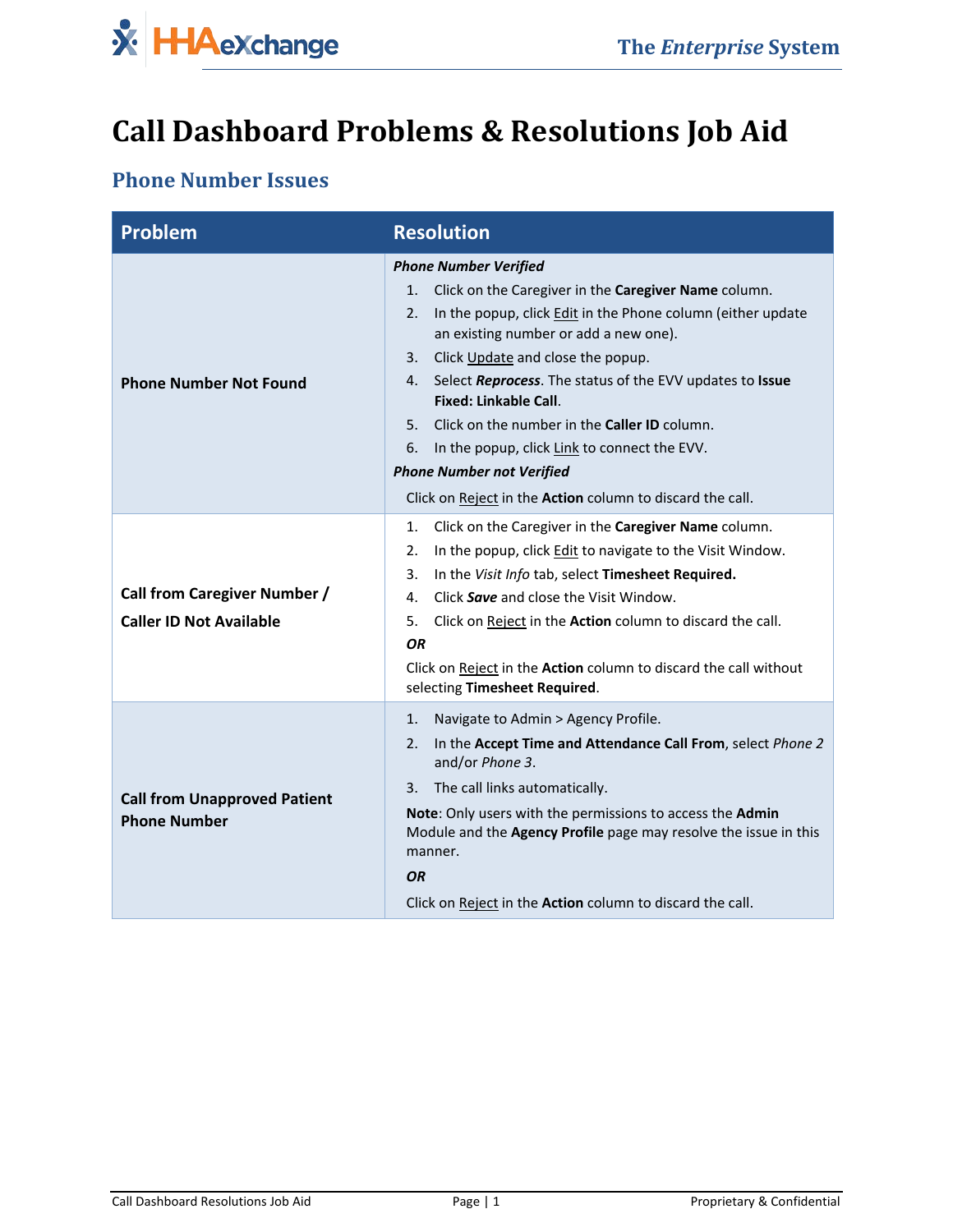

# **Scheduling/Confirmation Issues**

| <b>Problem</b>                  | <b>Resolution</b>                                                                                                                               |
|---------------------------------|-------------------------------------------------------------------------------------------------------------------------------------------------|
|                                 | <b>Duplicate Call In/Call Out</b>                                                                                                               |
|                                 | Click on the number in the <b>Caller ID</b> column.<br>1.                                                                                       |
|                                 | In the Visit column, check for an existing Visit start time or<br>2.<br>end time.                                                               |
|                                 | If there is a start or end time listed, close the popup and use<br>3.<br>the Reject link in the Action column to discard the duplicate<br>call. |
|                                 | <b>Duplicate Call Out with Duties</b>                                                                                                           |
| <b>Duplicate Call</b>           | Click on the number in the <b>Caller ID</b> column.<br>1.                                                                                       |
|                                 | In the Visit column, check for Duties. If there are none<br>2.<br>recorded, click on Edit in the Edit column                                    |
|                                 | Delete the Visit End Time in the Visit Window.<br>3.                                                                                            |
|                                 | Close the Visit Window and refresh the Call Maintenance<br>4.<br>page.                                                                          |
|                                 | Click on the number in the <b>Caller ID</b> column.<br>5.                                                                                       |
|                                 | 6.<br>Click Link in the popup to attach the EVV with Duties to the<br>Visit.                                                                    |
|                                 | Click on the Caregiver in the Caregiver Name column.<br>1.                                                                                      |
|                                 | Click Link to connect the EVV to the Visit.<br>2.                                                                                               |
|                                 | ΟR                                                                                                                                              |
|                                 | Click the Caregiver's name to open a popup with the Visit<br>1.<br>details.                                                                     |
| <b>Out of Window</b>            | In the Edit column, click Edit to open the Visit Window.<br>2.                                                                                  |
|                                 | Manually enter the Visit start or end time on the Schedule<br>3.<br>tab and select Timesheet Required.                                          |
|                                 | ΟR                                                                                                                                              |
|                                 | If the EVV is bad, click on Reject in the Action column to discard<br>the call.                                                                 |
| <b>TEMP Caregiver Scheduled</b> | Click on the number in the Caller ID column.<br>1.                                                                                              |
|                                 | In the Caregiver Code column, click Edit.<br>2.                                                                                                 |
|                                 | Enter the code of the Caregiver who worked the shift and<br>3.<br>click Update.                                                                 |
|                                 | Navigate to the Edit link in the right-most column to open the<br>4.<br>Visit Window.                                                           |
|                                 | 5.<br>Link the calls made by the Caregiver.                                                                                                     |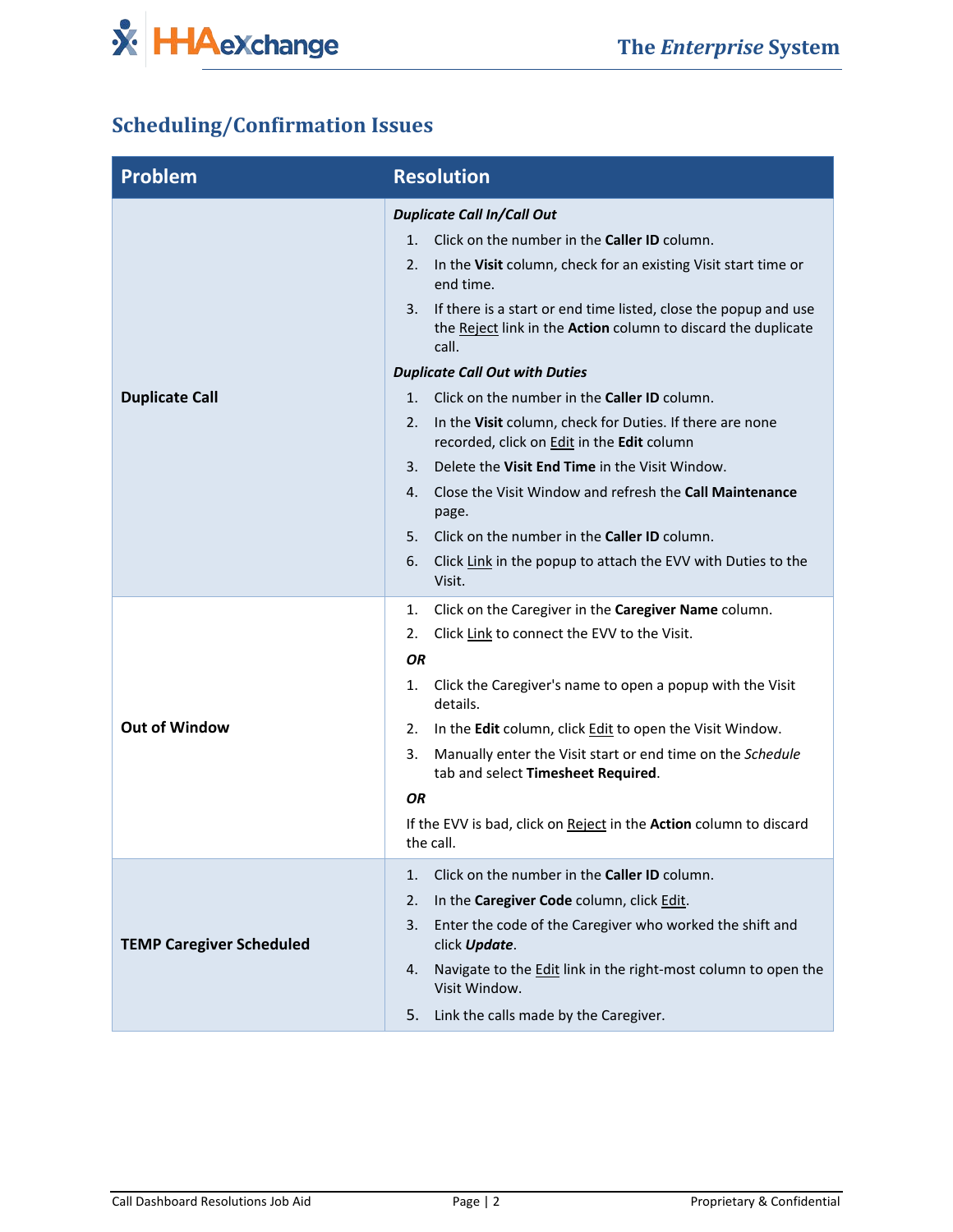

| <b>Problem</b>                               | <b>Resolution</b>                                                                                                                                                                                                                                                                                                                                                                                                                                                                                                                                          |
|----------------------------------------------|------------------------------------------------------------------------------------------------------------------------------------------------------------------------------------------------------------------------------------------------------------------------------------------------------------------------------------------------------------------------------------------------------------------------------------------------------------------------------------------------------------------------------------------------------------|
| <b>Different Caregiver Scheduled</b>         | Click on the number in the Caller ID column.<br>1.<br>In the Caregiver Code column, click Edit.<br>2.<br>Assign the Caregiver who placed the EVVs. This is the<br>3.<br>Caregiver who is attached to the issue.<br>Navigate to the Edit link in the right-most column to open the<br>4.<br>Visit Window.<br>Link the calls made by the Caregiver.<br>5.                                                                                                                                                                                                    |
| <b>Visit Verified by Different Caregiver</b> | Verify which Caregiver worked the scheduled Visit.<br>1.<br>If EVV is good, click on the number in the Caller ID column.<br>2.<br>In the Caregiver Code column, click Edit to update the Visit<br>3.<br>information to reflect the right Caregiver.<br>In the Edit column, click Edit to open the Visit Window and<br>4.<br>link the calls.<br><b>OR</b><br>If the EVV is bad, click on Reject in the Action column to discard<br>the call.                                                                                                                |
| No Schedule on Calendar                      | Click on the number in the <b>Caller ID</b> column.<br>1.<br>2.<br>In the Edit column, click New Schedule<br>Complete the required fields in the Visit Window's Schedule<br>3.<br>tab.<br>Click Save<br>4.<br><b>OR</b><br>If the EVV is bad, click on Reject in the Action column to discard<br>the call.                                                                                                                                                                                                                                                 |
| <b>Call from Inactive Patient</b>            | Click on the number in the Caller ID column.<br>1.<br>In the popup, click on the Patient's name to navigate to their<br>2.<br>profile.<br>In the Patient Profile, open the General page.<br>3.<br>Click on the <b>Update Status</b> button and set the status to<br>4.<br>Active.<br>On the Call Maintenance Page, click Reprocess.<br>5.<br>6.<br>Click on the number in the <b>Caller ID</b> column and Link to<br>connect the EVVs to the Visit.<br>OR<br>If the Visit was not authorized, click on Reject in the Action<br>column to discard the call. |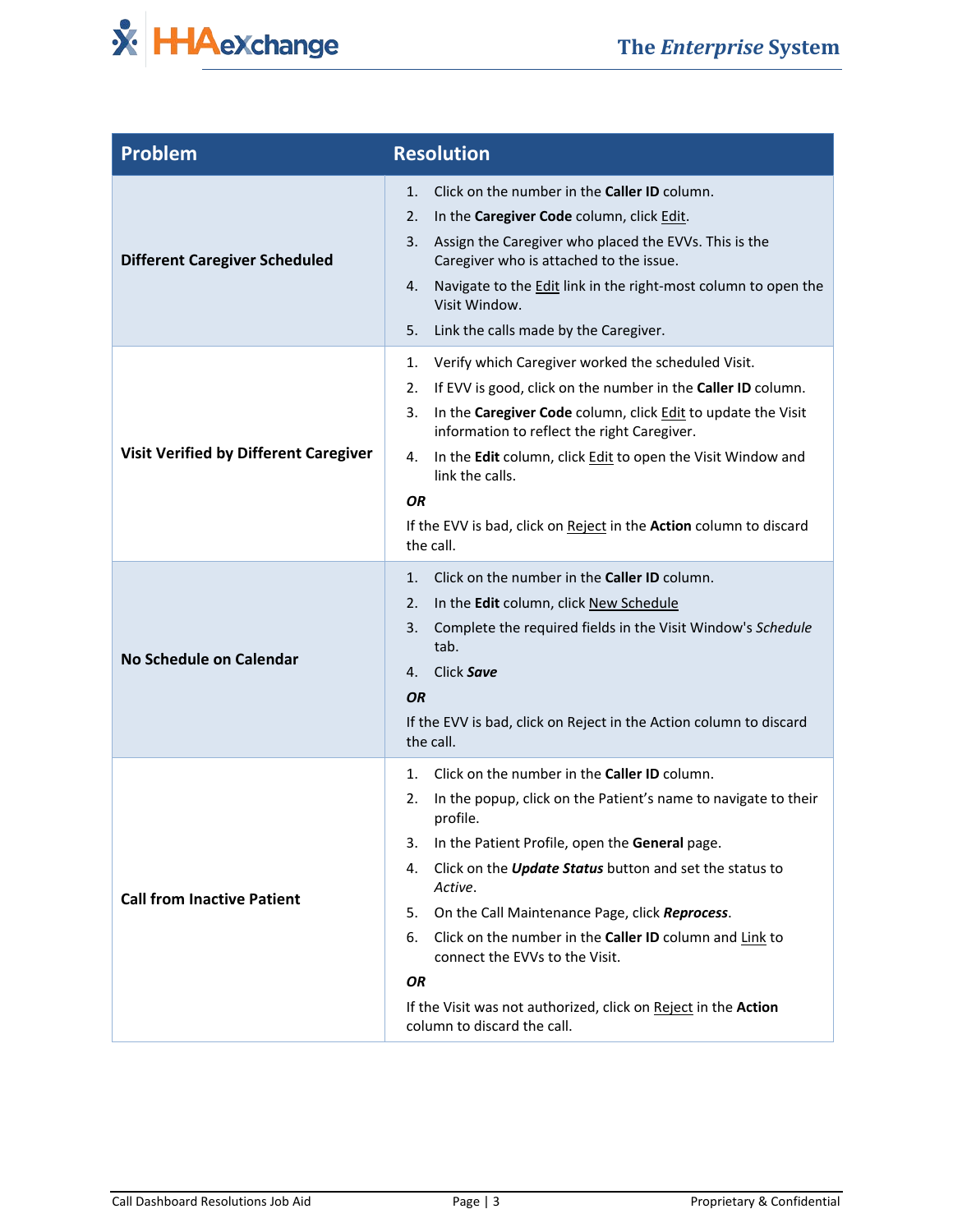

| Problem                                                  | <b>Resolution</b>                                                                                                                                                                                                                                                                                                                                                                                            |
|----------------------------------------------------------|--------------------------------------------------------------------------------------------------------------------------------------------------------------------------------------------------------------------------------------------------------------------------------------------------------------------------------------------------------------------------------------------------------------|
| <b>Patient Not Configured for Time</b><br>and Attendance | Click on the number in the <b>Caller ID</b> column.<br>$\mathbf{1}$<br>In the popup, click on Link to connect one of the EVVs to the<br>2.<br>Visit.<br>This opens the Visit Info tab of the Visit Window.<br>3.<br>Click the Link Call button to connect the remaining EVV to<br>$\mathbf{4}$<br>the Visit.<br><b>OR</b><br>If the EVV is bad, click on Reject in the Action column to discard<br>the call. |
| <b>Call Out with No Call In</b>                          | Click on the number in the <b>Caller ID</b> column.<br>1.<br>In the Edit column, click Edit<br>2.<br>Manually enter the Visit Start Time.<br>3.<br><b>OR</b><br>Search for the Call In EVV on the Call Maintenance page. If found,<br>resolve the issue and link to the Visit.                                                                                                                               |
| <b>Potential In/Out Mistake</b>                          | In the Call Type column, click on either the IN or OUT link to swap<br>the EVV from IN to OUT or vice versa.                                                                                                                                                                                                                                                                                                 |
| <b>Incorrect Linked-Case Call</b>                        | EVVs with this status cannot be fixed. Click on Reject in the Action<br>column to discard the call. The Visit either requires a manual<br>confirmation, or another EVV placed by the Caregiver at the right<br>time.                                                                                                                                                                                         |
| <b>No Schedule Opening</b>                               | This problem occurs when the system cannot categorize a call<br>exception into any of the other statuses. User must either research<br>the call and visit info in order to identify the error OR click on Reject<br>in the Action column to discard the call.                                                                                                                                                |